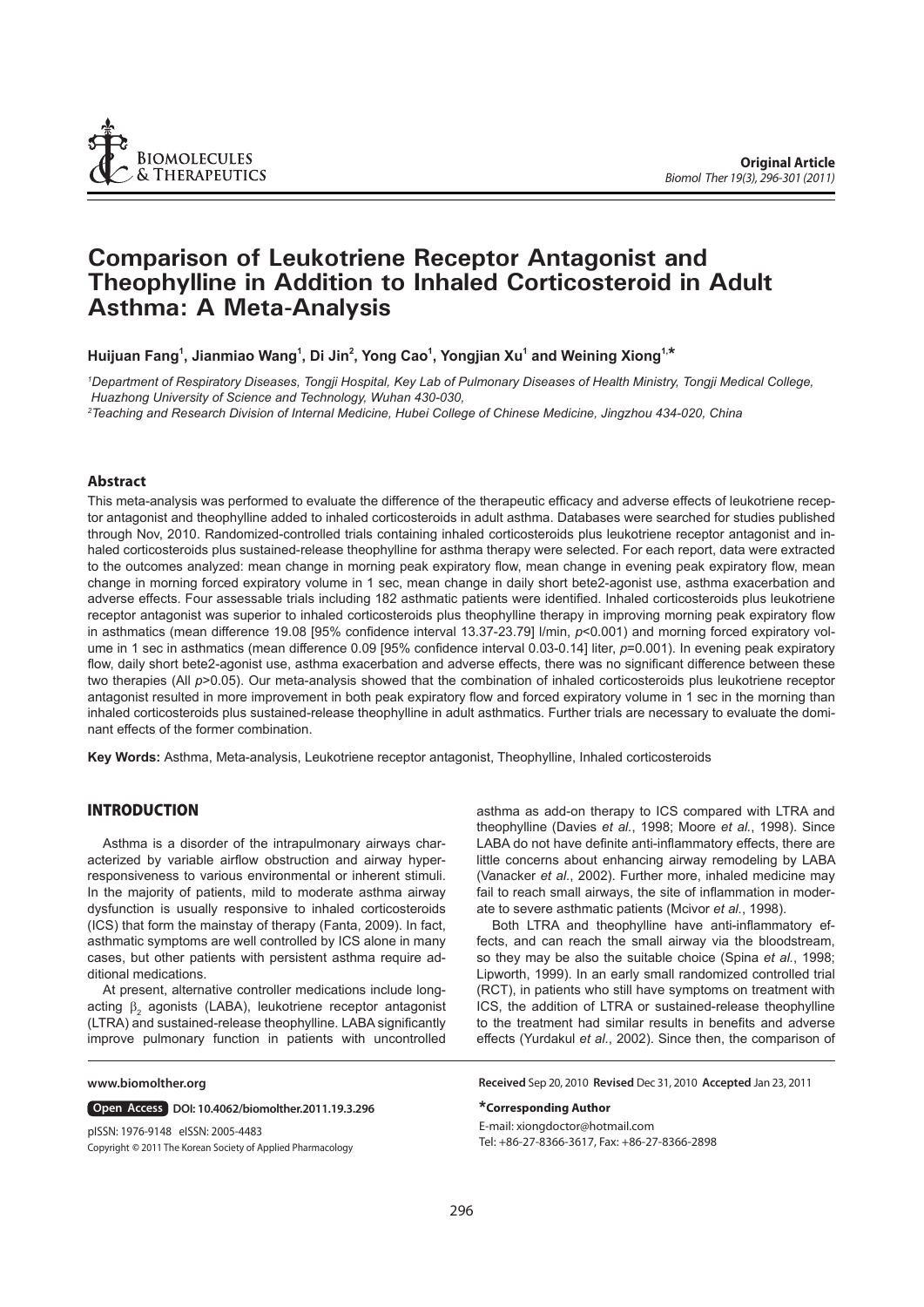LTRA and sustained-release theophylline in addition to ICS has been evaluated in several other RCTs, and the results were not very consistent. Thus, the objective of the present meta-analysis was to evaluate the difference of the therapeutic efficacy and adverse effects of LTRA and sustained-release theophylline added to ICS in asthma.

# **MATERIALS AND METHODS**

### **Data sources and searches**

Two investigators (Huijuan Fang and Di Jin) searched MEDLINE, EMBASE, LILACS, and CINAHL databases for relevant articles published until Nov, 2010, no lower date limit was applied. The first MEDLINE search strategy retrieved citations containing the "leukotriene receptor antagonist OR montelukast OR pranlukast OR zafirlukast" and "theophylline" and "inhaled corticosteroids" and "asthma\*" (Limits Activated: Randomized Controlled Trial). We modified these searches for the other databases. We screened reference lists from all retrieved articles and from recent review articles to identify additional studies. There were no language restrictions. Results were double-checked and arbitrated by a second investigator (Weining Xiong).

## **Study selection**

We included full-text publications that investigated adult patients with asthma during treatment with ICS, including LTRA or sustained-release theophylline as the second medications.

## **Data extraction and quality assessment**

To avoid bias in the data-abstraction process, two observers independently abstracted information about participants, interventions, and comparisons from publications, including mean change in morning peak expiratory flow (PEF), mean

|  |  | Table 1. The characteristics of subjects studied |  |  |  |
|--|--|--------------------------------------------------|--|--|--|
|--|--|--------------------------------------------------|--|--|--|

change in evening PEF, mean change in morning forced expiratory volume in 1 second (FEV<sub>1</sub>), mean change in daily short  $\beta_2$ -agonist use, asthma exacerbation and adverse effects. Another reviewer double-checked the information. In the dataabstraction process for each trial that we identified, if the trial had none of the relevant information mentioned above, then the trial was excluded from the analysis for that information. In addition, for each trial, data defined according to criteria that varied from that mentioned above also were considered no evaluable. All data were checked for internal consistency, and disagreements were resolved by discussion among the investigators.

We assessed the trials in terms of their risk of bias, according to the following domains: allocation of randomization sequence, concealment of allocation, blinding, handling of withdrawals, selective reporting, and other bias (such as inconsistencies in the baseline). Each entry is divided into yes, probably yes or no, but concealment of allocation is divided into yes, probably yes, unclear or no. Each of these quality domains was scored on a 3-point scale. Trials received an A score when all quality criteria for the domain were met, a B score when the criteria were partially met, and a C score when the criteria were not met (Schulz *et al.*, 1995; Jadad *et al.*, 1996).

## **Statistical analysis**

For outcomes where data are reported as binary event data, we have pooled studies with a fixed-effect risk ratio (RR). However, where studies have reported no events occurring and thus contribute zero event rates to analyses, we reported the risk differences, in addition to relative risk, to incorporate their estimates in the analysis. The proportions of patients with severe exacerbations from each trial were pooled by using the fixed-effects method expressed as a Peto odds ratio (OR) with corresponding 95% confidence intervals (CIs) (DerSimonian

|                |                                                                                                                                    |                                                      | <b>Interventions</b>                                 | Duration of                                 |                                                                                                                                                                              |
|----------------|------------------------------------------------------------------------------------------------------------------------------------|------------------------------------------------------|------------------------------------------------------|---------------------------------------------|------------------------------------------------------------------------------------------------------------------------------------------------------------------------------|
| Study          | Design/Methods                                                                                                                     | Participants                                         | (addition to ICS)                                    | trial, wks                                  | Outcomes                                                                                                                                                                     |
| Yurdakul, 2002 | A randomized study                                                                                                                 | 64 patients with<br>moderate<br>persistent asthma    | Formoterol vs.<br>zafirlukast vs.<br>theophylline    | 4, 8, 12<br>(3 time point)<br>and 8 chosen) | Mean change in number of daily<br>short $\beta_2$ -agonist use, asthma<br>exacerbation and adverse effects<br>others                                                         |
| Dempsey, 2002  | A randomized single-blind, 24 patients with<br>placebo controlled, double middle-moderate<br>dummy, three-way cross-<br>over study | persistent asthma                                    | High dose ICS<br>vs. zafirlukast<br>vs. theophylline | 4<br>(one stage)                            | Mean change in morning PEF,<br>mean change in evening PEF, mean<br>change in morning FEV <sub>1</sub><br>others                                                              |
| Tsuchida, 2005 | A single blind, randomized, 67 patients with<br>multicenter study                                                                  | moderate or severe theophylline<br>persistent asthma | Pranlukast vs.                                       | 4                                           | Mean change in morning PEF,<br>mean change in evening PEF, mean<br>change in number of daily short $\beta_{2}$ -<br>agonist use<br>others                                    |
| Shah, 2006     | A randomized, double-<br>blind study                                                                                               | 90 patients with<br>asthma                           | High dose ICS<br>vs. Montelukast<br>vs. theophylline | 8                                           | Mean change in morning PEF, mean<br>change in morning FEV <sub>1</sub> , mean<br>change in number of daily short $\beta_{2}$ -<br>agonist use, asthma exacerbation<br>others |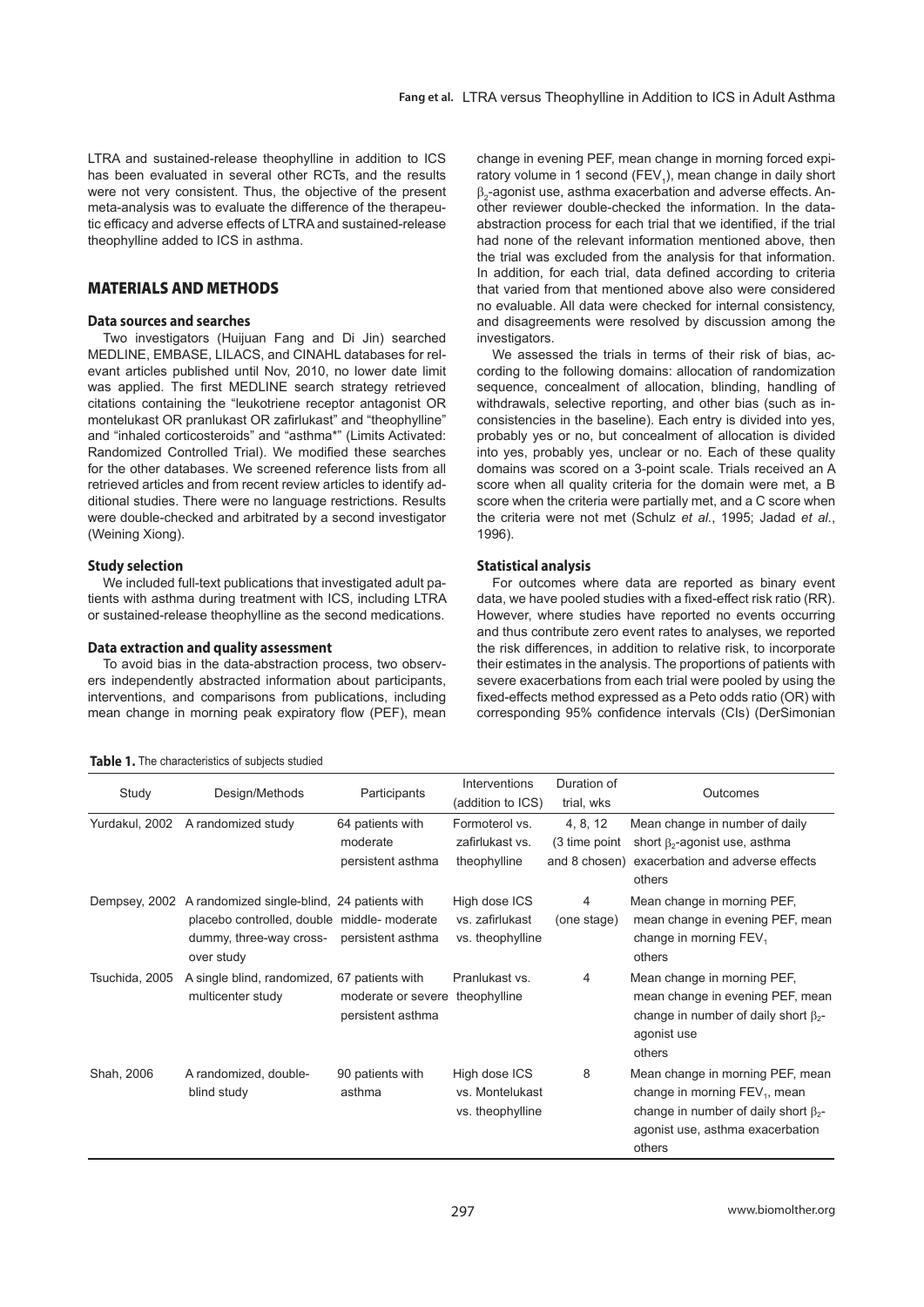## and Laird, 1986).

For quantitative and continuous data variables we have calculated a fixed effect weighted mean difference (WMD) for data measured on the same scale. For data measured on different scales which could not be converted to a WMD, we have pooled using a fixed-effect standardized mean difference (SMD). Where possible, for each end point, we combined the results from individual studies to produce summary effect estimates. Heterogeneity was calculated with the Cochrane *Q* statistic test and the <sup>p</sup> test (Deeks *et al.*, 2001; Higgins *et* al., 2003). Based on the statistical significance of heterogeneity test (p>0.10), a fixed-effect model was applied in our metaanalysis (DerSimonian and Laird, 1986).

All analyses were conducted with Cochrane Review Manage 5.0.23 (Cochrane Library Software, Oxford, United Kingdom).

# **RESULTS**

## **Study characteristics and quality**

After independent review, four RCTs including the compari-

#### **Table 2.** Quality scores

son of LTRA and theophylline in addition to ICS in asthmatic adults were considered to be eligible for inclusion in the analysis (Dempsey *et al.*, 2002; Yurdakul *et al.*, 2002; Tsuchida *et al.*, 2005; Shah *et al.*, 2006), all available for analysis, and their characteristics are listed in Table 1. Totally, 90 patients were randomly assigned to LTRA addition to ICS and 92 patients were assigned to theophylline addition to ICS groups. As shown in Table 2, the quality scores of all these 4 studies were high, three studies reached A, and remaining one reached grade B.

#### **Outcomes**

**Mean change in morning PEF (L/min):** 143 patients from three studies were considered for this analysis (71 treated with ICS plus LTRA, 72 treated with ICS plus theophylline) (Dempsey *et al.*, 2002; Tsuchida *et al.*, 2005; Shah *et al.*, 2006). ICS plus LTRA was superior to ICS plus theophylline therapy in improving morning PEF in asthmatics (mean difference 19.08 [95% CI 13.37-23.79] l/min, *p*<0.001) (Fig. 1). No significant inter-study heterogeneity was found ( $l^2$ =0,  $p$ =0.58).

**Mean change in evening PEF (L/min):** 83 patients from two studies were considered for this analysis (41 treated with ICS

| Study          | Adequate<br>sequence<br>qeneration | Allocation con-<br>cealment | <b>Blinding</b> | Incomplete<br>outcome data<br>addressed | <b>Baseline</b><br>characteristics | Free of selective<br>reporting | Free of<br>other bias | Grade |
|----------------|------------------------------------|-----------------------------|-----------------|-----------------------------------------|------------------------------------|--------------------------------|-----------------------|-------|
| Yurdakul, 2002 | Unclear                            | Unclear                     | Unclear         | Yes                                     | Yes                                | Yes                            | Yes                   | B     |
| Dempsey, 2002  | Yes                                | Yes                         | Yes             | Yes                                     | Yes                                | Yes                            | Yes                   | A     |
| Tsuchida, 2005 | Yes                                | Yes                         | Yes             | Yes                                     | Yes                                | Yes                            | Yes                   | A     |
| Shah, 2006     | Yes                                | Yes                         | Yes             | Yes                                     | Yes                                | Yes                            | Yes                   | A     |

## A Mean change in morning peak expiratory flow (I/min)

|                                                      |      | ICSHLTRA |          |      | ICS+Theophylline |    |              | Mean Ofference                 |     |                         | Mean Ofference |                  |    |
|------------------------------------------------------|------|----------|----------|------|------------------|----|--------------|--------------------------------|-----|-------------------------|----------------|------------------|----|
| Studyar Subgroup                                     | Mean |          | SD Total | Mean | SD.              |    | Total Waight | IV, Fixed, 95% O               |     |                         | M. Fixed 95%CI |                  |    |
| Dempsey2002                                          | 22   | 33       | 8        | 12   | 33.4             | 8  |              | 3.1% 10.00 [22.54, 42.54]      |     |                         |                |                  |    |
| Shah 2006                                            | 33   | 11.9     | 30       | 13.3 | 11.2             |    |              | 30 95.4% 19.70 [13.85, 25.55]  |     |                         |                |                  |    |
| Tsudrida 2005                                        |      | 13 107.6 | 33       | 14   | 80.7             | 34 |              | 1.6% - 1.00 [46.65, 44.65]     |     |                         |                |                  |    |
| Tdal (95%CI)                                         |      |          | 71       |      |                  |    |              | 72 100.0% 19.08 [13.37, 24.79] |     |                         |                |                  |    |
| Heterogeneity: Chi?= 1.09, df = 2 (P = 0.58); l?= 0% |      |          |          |      |                  |    |              |                                | -50 | -25                     |                | 25               | 50 |
| Test for overall effect: Z = 6.55 (P < 0.00001)      |      |          |          |      |                  |    |              |                                |     | Favours ICS+Theophyline |                | Favours ICS+LTRA |    |

#### B Mean change in evening peak expiratory flow (I/min)

|                                                      |      | ICS+LTRA   |          |      | ICS+Theaphylline |   |                 | Mean Ofference                | Mean Difference                             |
|------------------------------------------------------|------|------------|----------|------|------------------|---|-----------------|-------------------------------|---------------------------------------------|
| Studyar Subgroup                                     | Mean |            | SD Total | Mean |                  |   | SD Total Weidht | IV, Fixed 95% O               | IV, Fixed, 95% CI                           |
| Dempsey 2002                                         | 18   | 33.8       | 8        | 17   | 345              | 8 |                 | 69.4% 1.00 [32.47, 34.47]     |                                             |
| Tsudrida 2005                                        |      | 18.4 117.7 | 33       | 17.8 | 90.4             |   |                 | 34 30.6% 0.60 [49.76, 50.96]  |                                             |
| Tctal (95%Cl)                                        |      |            | 41       |      |                  |   |                 | 42 100.0% 0.88 [27.00, 28.75] |                                             |
| Heterogeneity: Chi?= 0.00, df = 1 (P = 0.99); l?= 0% |      |            |          |      |                  |   |                 |                               | -50<br>$-100$<br>100<br>50                  |
| Test for onerall effect: Z= 0.06 (P = 0.95)          |      |            |          |      |                  |   |                 |                               | Favours ICS+Theophyline<br>Favours ICS+LTRA |

#### C Mean Change in morning forced expiratory volume in 1 second (liter)

|                                                    |      | ICS+LTRA<br>ICS+Theophylline |    |                    |      |   |          | Mean Difference                   | Mean Difference                          |
|----------------------------------------------------|------|------------------------------|----|--------------------|------|---|----------|-----------------------------------|------------------------------------------|
| Study ar Subgroup                                  |      |                              |    | Mean SD Total Mean |      |   |          | SD Tdtal Weight IV, Fixed, 95% CI | IV, Fixed, 95% CI                        |
| Dempsey 2002                                       | 0.23 | 03                           | 8  | 0.18               | 0.31 | 8 |          | 3.4% 0.05 [0.25, 0.35]            |                                          |
| Shah 2006                                          |      | 0.3 0.11                     | 30 | 021                | 0.11 |   | 30 96.6% | 0.09 10.03, 0.151                 |                                          |
| Total (95% CI)                                     |      |                              | 38 |                    |      |   |          | 38 100.0% 0.09 [0.03, 0.14]       |                                          |
| Heterogeneity: Chi?= 0.07, df = 1 (P = 0.80); P=0% |      |                              |    |                    |      |   |          |                                   | $-0.2 - 0.1$ 0 0.1 0.2                   |
| Test for overall effect: Z=3.18 (P=0.001)          |      |                              |    |                    |      |   |          |                                   | Favours ICS+Theophyline Favours ICS+LTRA |

**Fig. 1.** Summary effect on mean change in morning peak expiratory flow (L/min), evening peak expiratory flow (L/min) and morning forced expiratory volume in 1 second (liter). ICS means inhaled corticosteroids, LTRA means leukotriene receptor antagonist.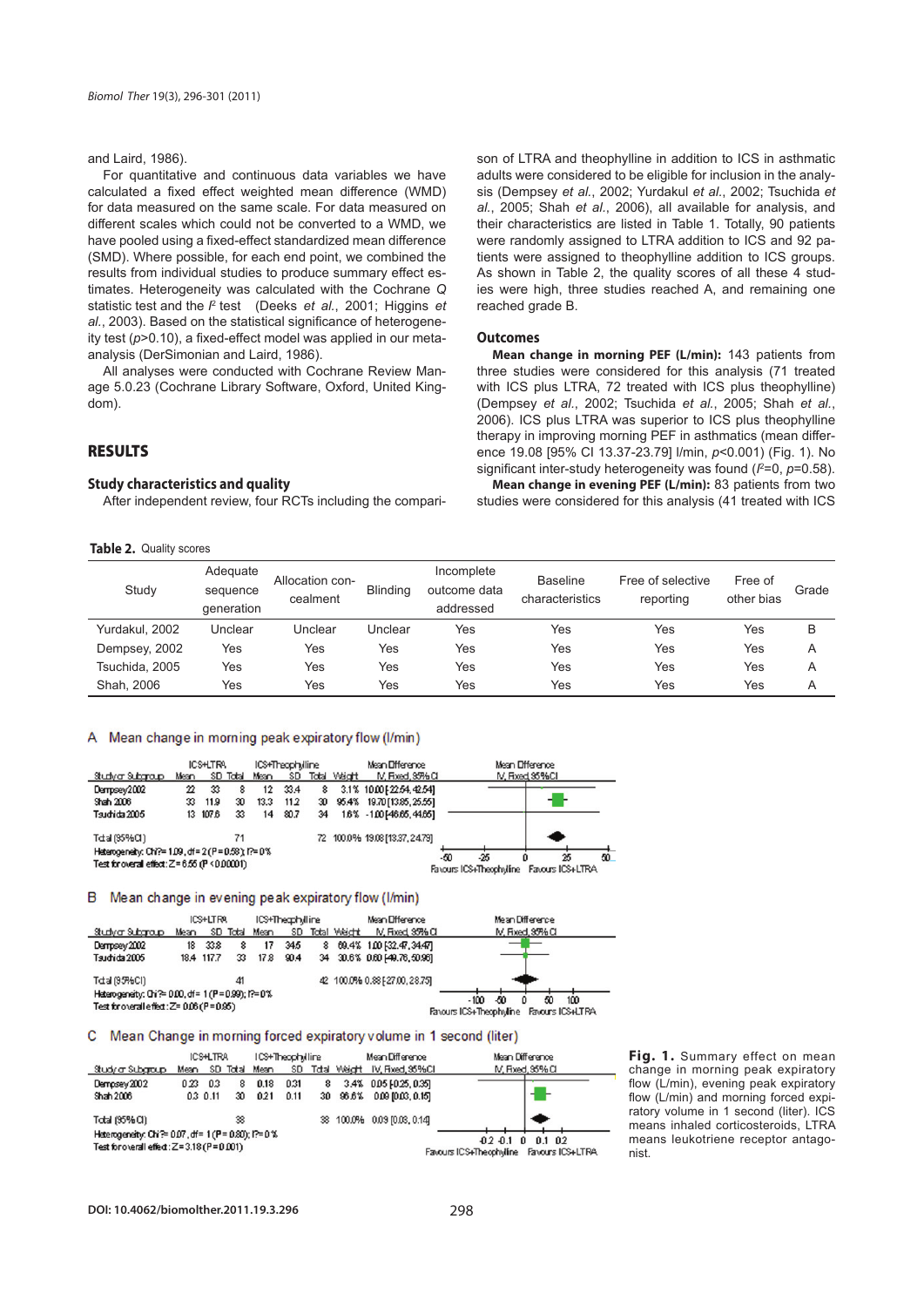## A Mean change in daily beta2-agonist use

|                                                     |               | ICS+LTRA |    | ICS+Theaphylline |     |    | Mean Ofference                | Mean Ofference                           |
|-----------------------------------------------------|---------------|----------|----|------------------|-----|----|-------------------------------|------------------------------------------|
| Study or Subgroup                                   | Mean SD Total |          |    | Mean             | SD. |    | Total Waight M, Fixed, 35% CI | M, Fixed, 95% CI                         |
| Shah 2006                                           | -0.6          | 25       | 30 | -0.6             | 2.6 | 30 | 7.0% 0.00 [1.29, 1.29]        |                                          |
| Tsudhida 2005                                       | $-0.03$       | 1.4      | 33 | $-0.34$          | 1.1 | 34 | 32.2% 0.31 [0.29, 0.91]       |                                          |
| Yurdakul 2001                                       | $-2.7$ 0.7    |          | 19 | $-28$            | 0.7 |    | 20 608% -0.10 10 54, 0.341    |                                          |
| Total (95% CI)                                      |               |          | 82 |                  |     |    | 84 100 0% 0 04 [-0.30, 0.38]  |                                          |
| Heterogeneity: Chi?= 1.16, df= 2 (P = 0.56); l?= 0% |               |          |    |                  |     |    |                               | 0.5<br>-05<br>۰                          |
| Test for overall effect: $Z = 0.22$ (P = 0.82)      |               |          |    |                  |     |    |                               | Favours ICS+LTRA Favours ICS+Theophyllin |

#### B Asthma exacerbation



#### C Adverse effects

|                                                    | ICS+LTRA     |    | ICS+Thegphylline |       |        | Peto Odds Ratio     | Peto Odds Ratio                                                       |
|----------------------------------------------------|--------------|----|------------------|-------|--------|---------------------|-----------------------------------------------------------------------|
| Study ar Subgroup                                  | Everts Tctal |    | Events           | Total | Weight | Peto, Fixed, 95% CI | Peto, Fixed, 95% CI                                                   |
| Shah 2006                                          | 3            | 30 | 3                | 30    | 41.9%  | 1.00 D.19, 5.331    |                                                                       |
| Yurdakul 2001                                      | 6            | 19 | 4                | 20    | 58.1%  | 1.81 D.44, 7.47]    |                                                                       |
| Total (95% CI)                                     |              | 49 |                  | 50    | 100.0% | 1.41 [0.48, 4.16]   |                                                                       |
| Total events                                       | я            |    |                  |       |        |                     |                                                                       |
| Heterogeneity: Chi?=0.28, df = 1 (P = 0.60); f?=0% |              |    |                  |       |        |                     |                                                                       |
| Test for overall effect: $Z = 0.62$ (P = $0.53$ )  |              |    |                  |       |        |                     | 0.001<br>1000<br>0.1<br>10<br>Favours ICS+LTRA Favours ICS+Theophylin |



plus LTRA, 42 treated with ICS plus theophylline) (Dempsey *et al.*, 2002; Tsuchida *et al.*, 2005). There was no significant difference between ICS plus LTRA and ICS plus theophylline therapy in improving evening PEF in asthmatics (mean difference 0.88 [95% CI -27.00-28.75],  $p=0.95$ ) (Fig. 1). No significant inter-study heterogeneity was found ( $\ell$ =0, p=0.99).

**Mean change in morning FEV<sub>1</sub> (liter):** 76 patients from two studies were considered for this analysis (38 treated with ICS plus LTRA, 38 treated with ICS plus theophylline) (Dempsey *et al.*, 2002; Shah *et al*., 2006). ICS plus LTRA was superior to ICS plus theophylline therapy in improving morning  $FEV<sub>4</sub>$ in asthmatics (mean difference 0.09 [95% CI 0.03-0.14] liter, p<0.001) (Fig. 1). No significant inter-study heterogeneity was found ( $l^2$ =0,  $p$ =0.80).

**Mean change in number of daily short** β**<sup>2</sup> -agonist use:** 166 patients from three studies were considered for this analysis (82 treated with ICS plus LTRA, 84 treated with ICS plus theophylline) (Yurdakul *et al.*, 2002; Tsuchida *et al.*, 2005; Shah et al., 2006). There was no significant difference between ICS plus LTRA and ICS plus theophylline therapy in reducing the number of dailyβ2-agonist use in asthmatics (mean difference 0.04 [95% CI -0.30-0.38], p=0.82) (Fig. 2). No significant interstudy heterogeneity was found ( $l^2=0$ ,  $p=0.56$ ).

**Asthma exacerbations:** Data on asthma exacerbations were available in two trials (49 treated with ICS plus LTRA, 50 treated with ICS plus theophylline) (Yurdakul *et al.*, 2002; Shah *et al.*, 2006). Asthma exacerbations were almost equal between ICS plus LTRA and ICS plus theophylline therapy in asthmatics (pooled OR 1.00 [95% CI 0.23-4.38], *p*=1.00) (Fig. 2). The heterogeneity was not applicable.

Adverse effects: 99 patients from two studies were consid-

ered for this analysis (49 treated with ICS plus LTRA, 50 treated with ICS plus theophylline) (Yurdakul *et al.*, 2002; Shah *et al.*, 2006). There was no major adverse reactions noted, and no significant difference between ICS plus LTRA and ICS plus theophylline therapy in minor adverse events in asthmatics (pooled OR 1.41 [95% CI 0.48-4.16], *p*=0.53) (Fig. 2). No significant inter-study heterogeneity was found  $(l^2=0, p=0.60)$ .

## **DISCUSSION**

The objectives of effective asthma management are to prevent chronic or frequently recurring symptoms, to maintain normal pulmonary function and normal activity levels, to prevent recurrent acute exacerbations and avoid adverse effects from asthmatic medications (NIH, 2002). In some cases, especially in persistent asthma, these objectives are sometimes not fully fulfilled with ICS alone. For this purpose, in addition to ICS, we discussed the efficacy of the second controller medications in the treatment of asthma. Within the currently available add-on medications, LABA probably shows the strongest bronchodilator effects and is the first-line therapy in persistent asthma in combination with ICS (NIH, 2002). In asthmatic adults on low doses of ICS, the addition of LABA is superior to LTRA or theophylline for asthma control (Ducharme *et al.*, 2006; Tee *et al.*, 2007). However, LABA is not primarily an antiinflammatory drug, and does not appear to have any clinically important anti-inflammatory or proinflammatory effect (Sindi et *al.*, 2009). Furthermore, the effect of LABA on airway remodeling remains controversial (Orsida *et al.*, 2001; Vanacker *et al.*, 2002). Thus, LTRA or theophylline as the add-on medication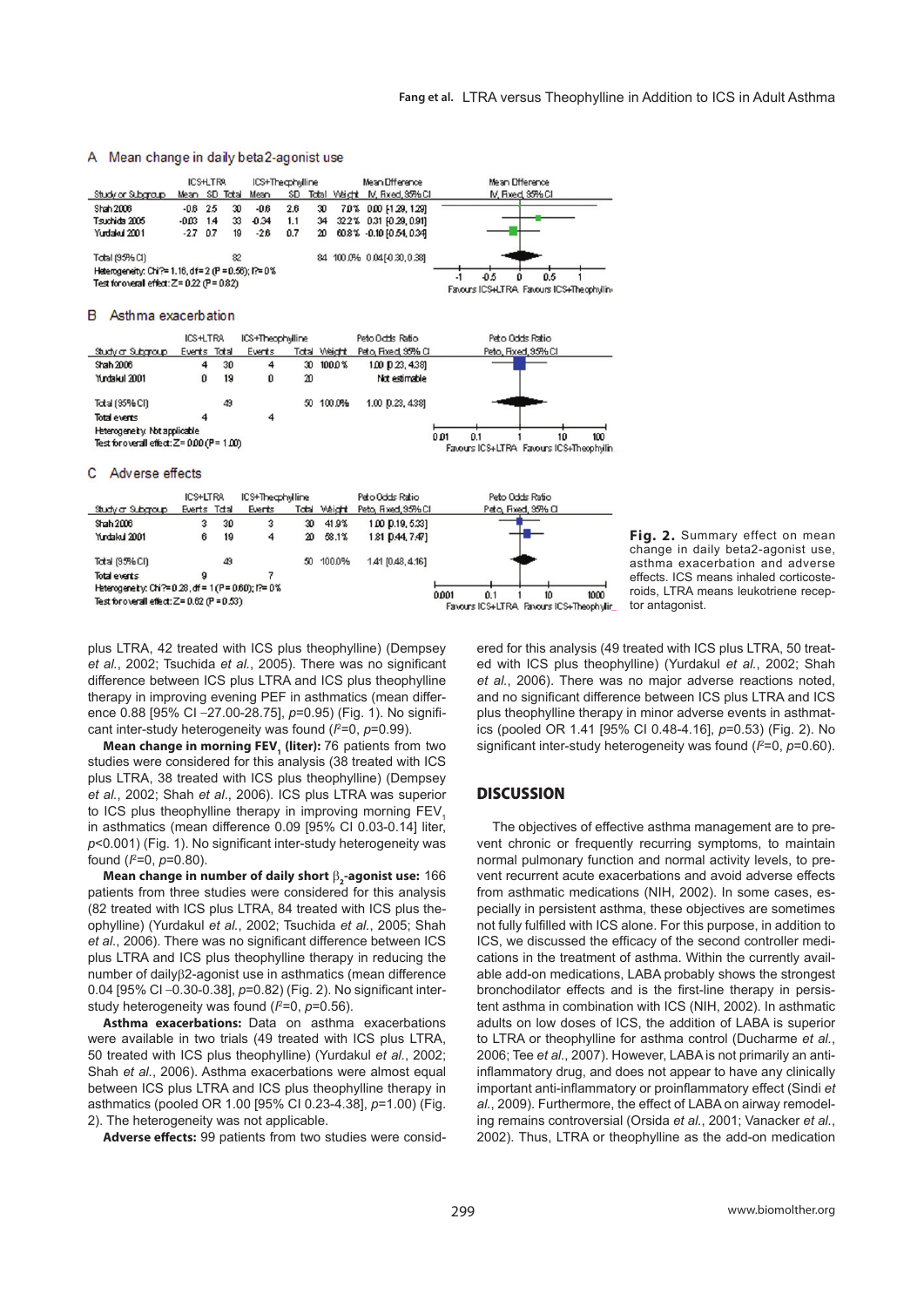to ICS should be reconstructed.

It has been reported that add-on therapy with LTRA or theophylline to ICS significantly improved lung function and asthmatic symptoms in comparison with an increased dose of ICS (Evans *et al.*, 1997; Price *et al.*, 2003). Then, which add-on agent is better? In the current meta-analysis, we found that ICS plus LTRA therapy was superior to ICS plus theophylline therapy in improving morning PEF and  $FEV_{1}$ , measures that are commonly used for quantifying asthma control. In other indexes, such as evening PEF, daily short  $\beta_2$ -agonist use, asthma exacerbation and adverse effects, there is not significant difference between these two therapies.

Owning to very limited studies were available for inclusion in this meta-analysis, we could not examine the effect of study quality on the main endpoints in the treatment of asthma with LTRA or theophylline. For the same reason, we could not investigate whether or not study size, agents (different LTRA or different ICS), or duration of treatment affect the evaluation of LTRA or theophylline. Because of inconsistent results reported among the trials, some comparisons had to be restricted to patients for whom results were available instead of using all patients. In our meta-analysis, although ICS plus LTRA therapy was superior to ICS plus theophylline therapy in improving morning PEF and  $FEV$ <sub>1</sub>, we could find that in the three studies included in the analysis for these two indexes, one study (Shah *et al.*, 2006) had a too large weight caused by other two studies (Dempsey *et al.*, 2002; Tsuchida *et al.*, 2005) due to their excessive standard deviation. Thus, this conclusion should be regarded cautiously.

The trials included in this meta-analysis showed a wide variation in size or the treatment regimens used, and relative small sample size. We noted that different LTRA, such as montelukast, pranlukast, zafirlukast, were used in different studies and different ICS, such as budesonide and beclomethasone, were used in different studies, although they have similar efficacy. Fortunately, the inspection about heterogeneity indicated that the heterogeneity in our study did not reach the level of significance.

In conclusion, our meta-analysis showed that the combination of ICS plus LTRA resulted in more improvement in both PEF and  $FEV<sub>1</sub>$  in the morning than ICS plus sustained-release theophylline in asthmatics, but in evening PEF, daily short  $\beta_2$ agonist use, asthma exacerbation and adverse effects, there was no significant difference between these two therapies. Based on the limits of this meta-analysis, we call for future works about the comparison of LTRA and sustained-release theophylline in addition to ICS in the form of larger, multicentre, randomized controlled trials adequately to evaluate this therapeutic option in patients with persistent asthma.

# **ACKNOWLEDGMENTS**

This study was partly supported in part by research grants No. 30300144 and 30900647 from National Natural Science Foundation of China.

## **REFERENCES**

Davies, B., Brooks, G. and Devoy, M. (1998) the efficacy and safety of salmeterol compared to theophylline: Meta-analysis of nine controlled studies. *Respir. Med.* **92**, 256-263.

- Deeks, J. J., Altman, D. and Bradburn, M. J. (2001) Statistical methods for examining heterogeneity and combining results from several studies in meta-analysis. In Systematic Reviews in Health Care (M. Egger, G. Davey Smith, D. G. Altman, Eds.), pp. 285-312. BMJ Publishing, Nondon, UK.
- Dempsey, O. J., Fowler, S. J., Wilson, A., Kennedy, G. and Lipworth, B. J. (2002) Effects of adding either a leukotriene receptor antagonist or low-dose theophylline to a low or medium dose of inhaled corticosteroid in patients with persistent asthma. *Chest* **122**, 151-159.
- DerSimonian, R. and Laird, N. (1986) Meta-analysis in clinical trials. *Control. Clin. Trials.* **7**, 177-188.
- Ducharme, F. M., Lasserson, T. J. and Cates, C. J. (2006) Long-acting beta2-agonists versus anti-leukotrienes as add-on therapy to inhaled corticosteroids for chronic asthma. *Cochrane Database Syst. Rev.* **18**, CD003137.
- Evans, D. J., Taylor, D. A., Zetterstrom, O., Chung, K. F., O'Connor, B. J. and Barnes, P. J. (1997) A comparison of low-dose inhaled budesonide plus theophylline and high-dose inhaled budesonide for moderate asthma. *N. Engl. J. Med.* **337**, 1412-1418.
- Fanta, C. H. (2009) Asthma. *N. Engl. J. Med.* **360**, 1002-1014.
- Higgins, J. P., Thompson, S. G., Deeks, J. J. and Altman, D. G. (2003) Measuring inconsistency in meta-analyses. *BMJ* **327**, 557-560.
- Jadad, A. R., Moore, R. A., Carroll, D., Jenkinson, C., Reynolds, D. J., Gavaghan, D. J. and McQuay, H. J. (1996) Assessing the quality of reports of randomized clinical trials: is blinding necessary? *Control. Clin. Trials* **17**, 1-12.
- Lipworth, B. J. (1999) Leukotriene-receptor antagonist. *Lancet.* **353**, 57-62.
- Mcivor, R. A., Pizzichini, E., Turner, M. O., Hussack, P., Hargreave, F. E. and Sears, M. R. (1998) Potential masking effects of salmeterol on airway inflammation in asthma. Am. J. Respir. Crit. Care Med. **158**, 924-930.
- Moore, R. H., Khan, A. and Dickey, B. F. (1998) Long-acting inhaled beta2-agonists in asthma therapy. *Chest* **113**, 1095-1108.
- National Institutes of Health (NIH). (2002) National heart, lung, and blood institute. global initiative for asthma. NIH Publication, Bethesda, MD.
- Orsida, B. E., Ward, C., Li, X., Bish, R., Wilson, J. W., Thien, F. and Walters, E. H. (2001) Effect of a long-acting-beta2-agonist over three months on airway remodeling in asthma. *Am. J. Respir. Crit. Care Med.* **164**, 117-121.
- Price, D. B., Hernandez, D., Magyar, P., Fiterman, J., Beeh, K. M., James, I. G., Konstantopoulos, S., Rojas, R., van Noord, J. A., Pons, M., Gilles, L., Leff, J. A.; Clinical Outcomes with Montelukast as a Partner Agent to Corticosteroid Therapy (COMPACT) International Study Group. (2003) Randomised controlled trial of montelukast plus inhaled budesonide versus double dose inhaled budesonide in adult patients with asthma. *Thorax.* **58**, 211-216.
- Schulz, K. F., Chalmers, I., Hayes, R. J. and Altman, D. G. (1995) Empirical evidence of bias. Dimensions of methodological quality associated with estimates of treatment effects in controlled trials. *JAMA.* **273**, 408-412.
- Shah, A. R., Sharples, L. D., Solanki, R. N. and Shah, K. V. (2006) Double-blind, randomised, controlled trial assessing controller medications in asthma. *Respiration*. **73**, 449-456.
- Sindi, A., Todd, D. C. and Nair, P. (2009). Antiinflammatory effects of long-acting beta2-agonists in patients with asthma: a systematic review and metaanalysis. *Chest* **136**, 145-154.
- Spina, D., Landells, L. J. and Page, C. P. (1998) The role of theophylline and phosphodiesterase 4 isoenzyme inhibitors as anti-inflammatory drugs. *Clin. Exp. Allergy* **28(suppl)**, 24-34.
- Tee, A. K., Koh, M. S., Gibson, P. G., Lasserson, T. J., Wilson, A. J. and Irving, L. B. (2007) Long-acting beta2-agonists versus theophylline for maintenance treatment of asthma. *Cochrane Database Syst. Rev.* **18**, CD001281.
- Tsuchida, T., Matsuse, H., Machida, I., Kondo, Y., Saeki, S., Tomari, S., Obase, Y., Matsuo, N., Shimoda, T. and Kohno, S. (2005) Evaluation of theophylline or pranlukast, a cysteinyl leukotriene receptor 1 antagonist, as add-on therapy in uncontrolled asthmatic patients with a medium dose of inhaled corticosteroids. *Allergy Asthma. Proc.* **26**, 287-291.